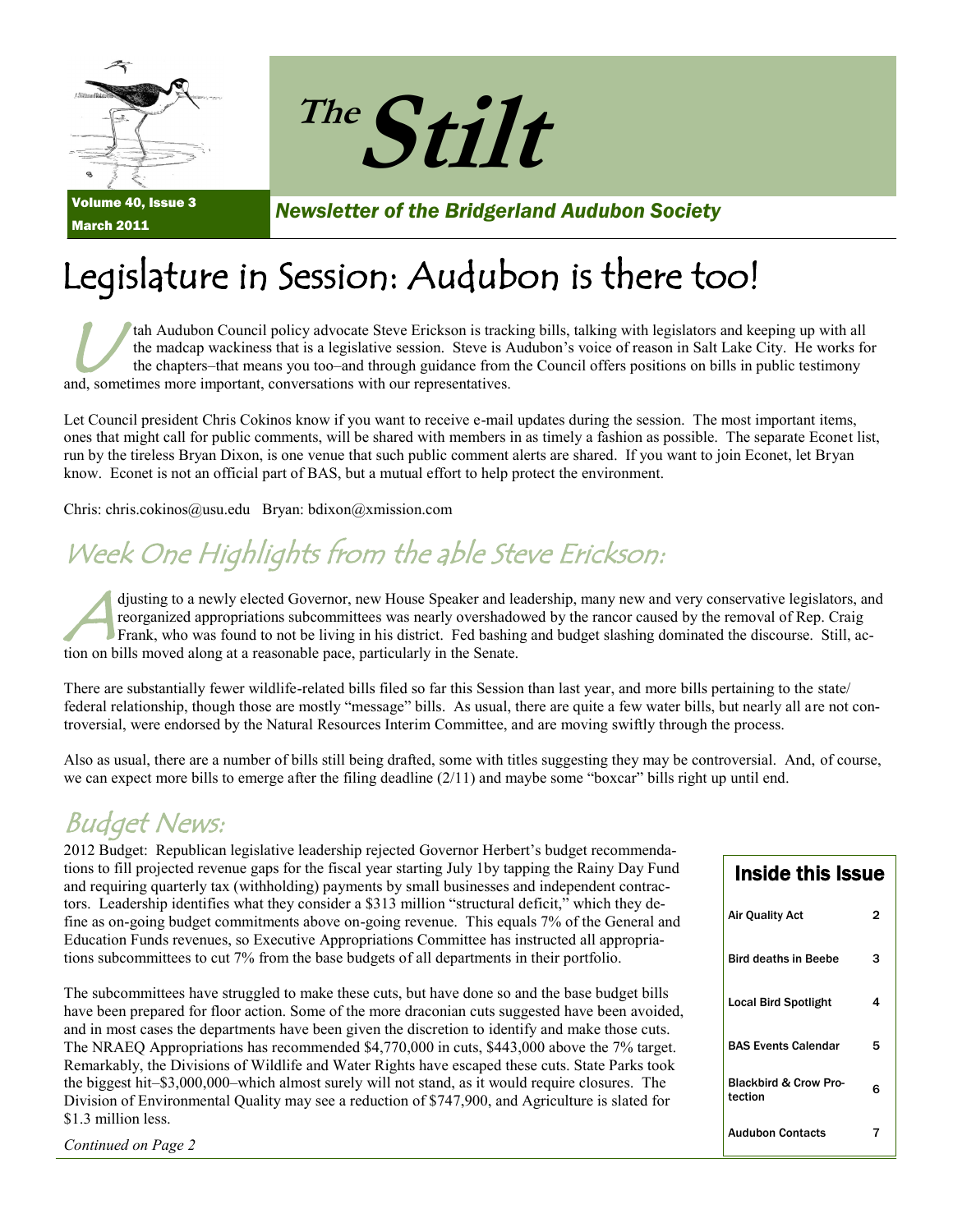*Continued from Page 1*

#### Week One Highlights - Continued

All of this is preliminary, and adjustments will be made as the Session unfolds.

#### What's Ahead?

The House and Senate will debate and approve the base budget bills for FY 2012 this week (first week in February). The Natural Resources, Agriculture and Environmental Quality Appropriations base budget bill will start in the Senate (SB 8, sponsored by Sen. David Hinkins).

These budgets will be adjusted based upon a number of factors including potential new revenue when the mid-February projections are factored in and the political pull and tug within the Legislature and between it and the Governor.

#### Resources:

A brief but excellent resource for daily committee agendas and floor action is the Utah League of Women Voters: http:// www.lwvutah/legislative-updates.htm. For more details, visit the Legislative website – www.le.utah.gov .

–Chris Cokinos and Steve Erickson

## Assault on Clean Air Act Takes Center Stage: Stay Tuned

 $R_{\text{av}}^{\text{ec}}$ ecently, members of Congress who favor polluting special interests like the oil, gas, and coal industries unveiled a radical agenda to gut the President's authority under one of America's most successful bedrock environmental laws, the Clean Air Act. New chairman of the Energy and Commerce Committee, Fred Upton (R-MI) met in a closed-door session with energy industry interests last week to work on a strategy to undercut the Obama Administration's efforts to control power plant pollution like mercury and carbon dioxide. Congressman Upton is expected to unveil a new bill as soon as this week that will include a sweeping curtailment of the Environmental Protection Agency's (EPA) authority to regulate power plant pollution. In the Senate, Senator John Barrasso (R-WY) is planning to introduce similar legislation to block the Obama administration and states from imposing restrictions on pollution. These radical legislative proposals favor big polluters over public health and hamstring EPA's efforts to control global warming pollution. Stay tuned for action alerts that will be a critical part of Audubon's full force opposition of this gutting of fundamental environmental law that protects our air and public health.

–Audubon Advisory

### No Child Left Inside Resolution Proposed in Utah Legislature

 $\frac{1}{t}$ ack Greene reports that State Representative Jack Draxler is "confident" that a No Child Left Inside Resolution will pass both chambers of the Utah statehouse and be signed by Gov. Gary Herbert. Take time to read this important proclamation by going to http://www.usee.org/ and click on the link hcr007.pdf. For more information on this effort–and how you can help - contact Jack Greene or go to www.cachevalleyncli.org.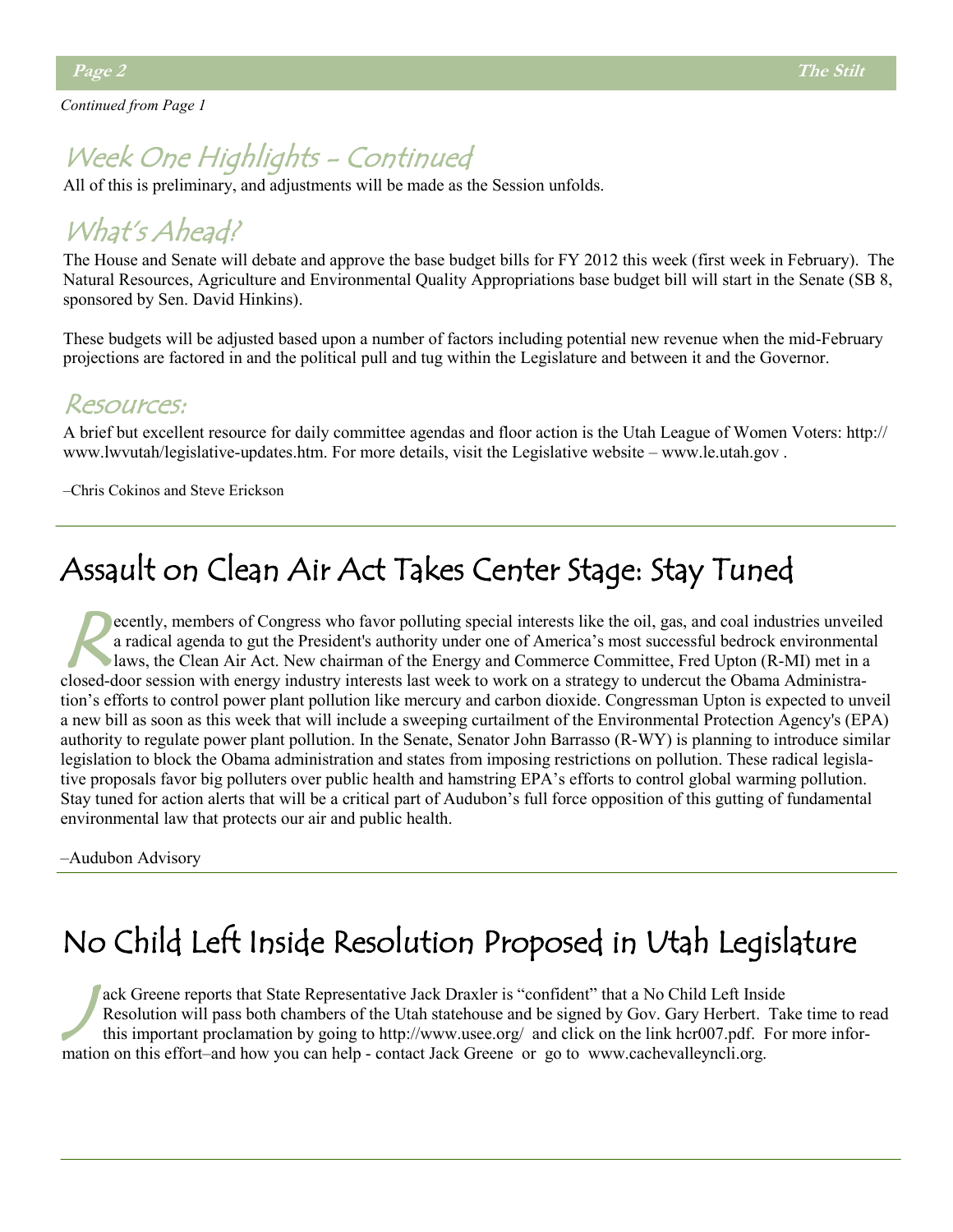## From The Perch, Audubon Magazine's blog By Alisa Opar

 $P_{\text{s}}^{\text{r}}$ rofessional-grade fireworks probably caused the deaths of thousands of red-winged blackbirds in Beebe, Arkansas, on New Year's Eve. The loud noises, combined with birds' poor night vision and large winter gathering, likely led 4,000 to 5,000 birds to crash to their deaths.

That's the Arkansas Game and Fish Commission's "strong working hypothesis," Karen Rowe, a Commission ornithologist.

Here's what officials have pieced together:

At 10 p.m., residents heard several extremely loud, "window-shaking" noises that are believed to have come from professional-grade fireworks, which no one had permission to set off. The blasts came from an area near the birds' winter roost.

About 15 minutes later several folks went outside when they heard the whooshing wings of a blackbird flock flying at its normal fast speed. "But when they looked up, instead of the birds being above treetop level, like they usually are, they were at rooftop level," says Rowe. "They crashed into houses, cars, trees, mailboxes, shrubbery. Everything around."

Blackbirds don't usually fly at night. The big booms apparently flushed the birds from their roost, and then poor eyesight and disorientation stymied them from making it back safely.

"Necropsy report shows trauma primarily to the chest," says Rowe. "Hemorrhaging in the body cavity, bruised skulls, blood clots in brain. It's consistent with crashing into something rather than falling."

Toxins don't appear to be a factor, says Rowe, adding that the death toll is difficult to estimate because feral cats, raccoons, and other scavengers likely made a meal out of the fallen creatures.

The loss of any animals is regrettable, says Rowe. "I don't want to see it again, but I especially hope we don't see it with any declining species like cerulean warblers."

Beebe residents aren't likely to see a repeat of the freak event on the Fourth of July, the only other day the city allows fireworks. Blackbirds will be spread out on their individual nests then, instead of congregating in their winter roost.

It appears that similarly mysterious bird deaths in Louisiana around the same time are unrelated. "Initial findings indicate that these are isolated incidents that were probably caused by disturbance and disorientation," says Greg Butcher, Audubon's director of bird conservation.

The birds—red-winged blackbirds, common grackles, brown-headed cowbirds and European starlings—are abundant species that flock together in large nighttime roosts during the winter months. Roosts can contain from tens of thousands to 20 million individuals or more.

Blackbirds are so prolific that during the Christmas Bird Count this year, Rowe says she and another biologist commented that they spent so much time counting blackbirds that they didn't get to search out more rare species. "This will teach us," she says wryly.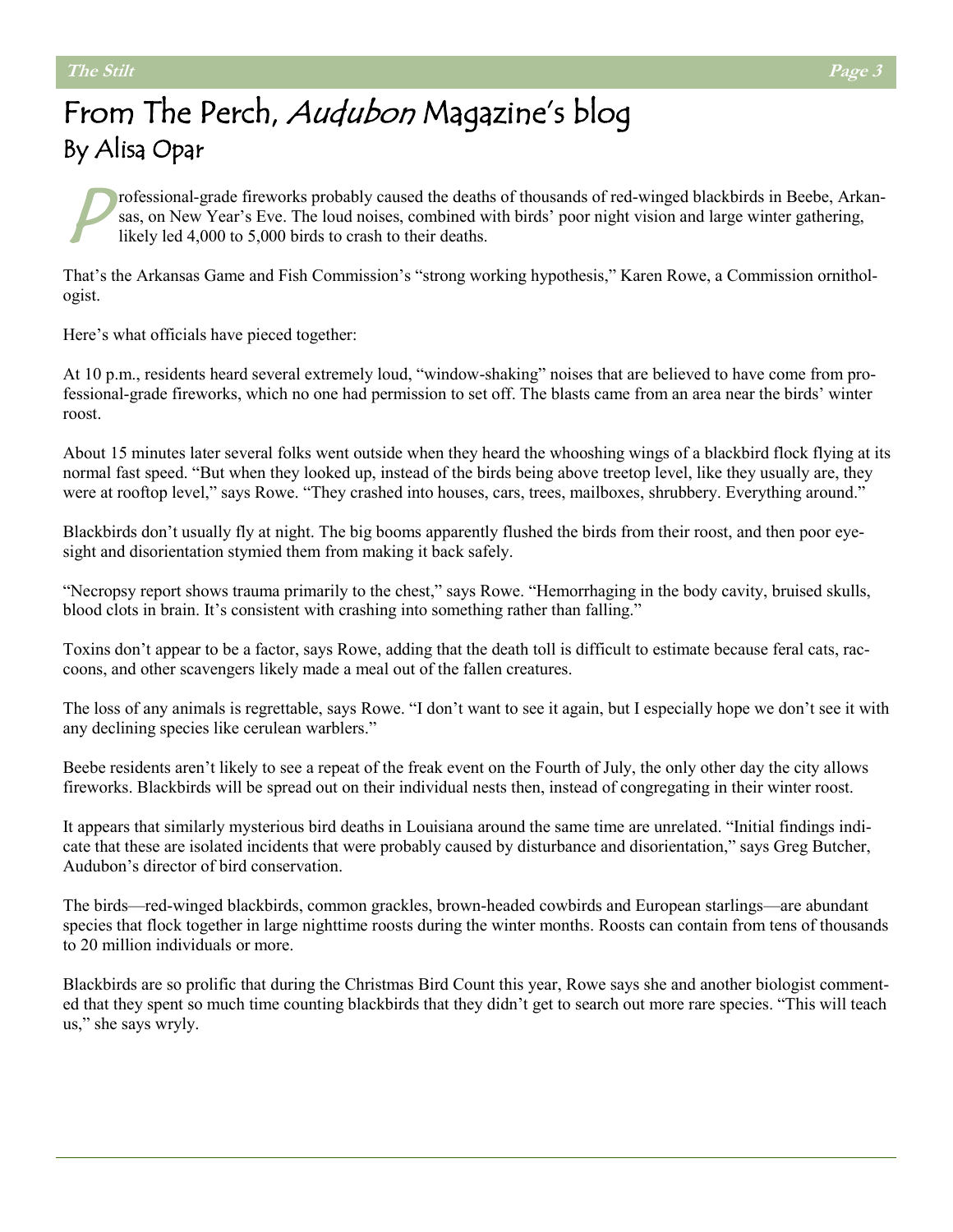# Local Bird Spotlight Bird Spotlight: Kingfisher

T he rattling call of the Belted Kingfisher is a primal sound along the Logan River. When you hear this call, pause and keep your eyes fixed in the air space 20 or 30 feet above the river for a few moments. If you are lucky, a kingfisher may cruise by, patrolling its stretch of river. Its rowing style of wing beats will be deep and powerful. Sometimes, the bird will suddenly stop in the air, hovering, intently eyeing a patch of water. Then it will dip its head, pull its wings until it looks like a feathered spearhead and dive into the river. A second later the kingfisher will explode from the water, often with a fish tightly grasped in its beak. Sometimes the birds will do these dives into what appears to me to be very shallow water. I have often wondered how they don't end up like a dart in the bottom of the creek, but they manage to make it look easy.



If you spend much time around rivers and streams of Cache Valley you have almost certainly encountered this bird and have hopefully been witness to some of its antics. When they are around, they are fairly conspicuous, perching on prominent branches and wires above a river, pond or lake. Their rapid rattling and trills can be heard from quite a distance and are often made on the move. When they are perched, they exhibit a prominent shaggy, blue crest, especially on the females. The Belted Kingfisher is one of a few species of birds where the female is more colorful than the male, exhibiting a lot more rufous-colored feathers on the flanks and a complete rufous-colored band across their white chest just below a blue band seen in both sexes.

Kingfishers nest in cavities dug into steep, dirt-faced cliffs, often associated with the outside of river bends or along lee-side lakeshores where waves have cut into a hillside. They have also been observed using dirt cliffs created by road cuts and gravel pit operations. If good fish populations exist along a lake or river, the number of breeding kingfishers in an area is likely to be limited by the amount of nesting habitat.

Kingfishers are year-round residents of Cache Valley. They winter along streams and reservoirs when there is open water available. The Logan River is a reliable place to see them when ice covers the reservoirs and ponds in winter. If you see them consistently hunting a body of water it's a good sign that there are plenty of fish living there, although they also eat insects and other invertebrates. Belted Kingfishers tend to be solitary or hang out in pairs but if you ever see a group of kingfishers you have seen a rattle.

–Bill Masslich

#### Did you know?

The Audubon Online Bird Guide is a convenient online guide that features 750 species. Search and identify hundreds of North American birds with text, photos, sounds, range maps and more. www.audubonbirds.org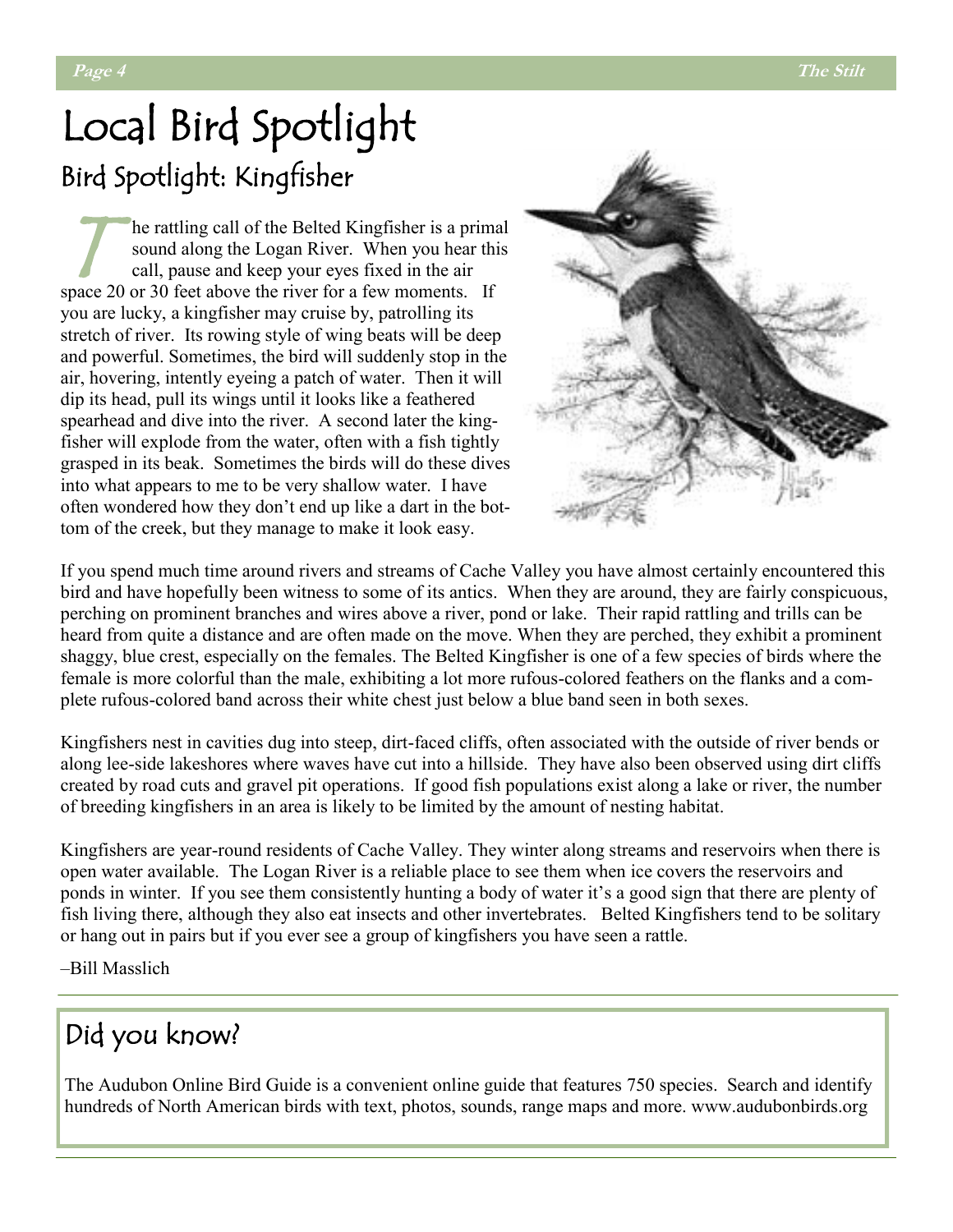# Audubon Calendar

#### March

12 Wild Goose Chase. Mid-march is when the spring migration first becomes clearly evident in Cache County, especially as migrating waterfowl start feeding on the waste grain exposed by the melting snow in the fields and on the fish that have been slowly growing under the ice of our reservoirs all winter. Join us as we search Cache Valley for early migrant waterfowl, especially focusing on the flocks of geese. We will expect to see lots of Canada Geese (think they're easy to identify? Try taking them down to subspecies!), and will be searching for migrating Red-breasted Mergansers and Tundra Swans. If we're lucky, we might find a rare Cackling Goose, Snow Goose, Ross's Goose, White-fronted Goose or even a Brant in the mix. Meet at 9 a.m. in the parking lot between Caffe Ibis and the Logan Fire Station (50 East, 150 North). Come prepared to stand outside or take short walks, and bring a spotting scope if you have one. All skill levels are welcome. We will be back by about noon.

#### April

21 Hold the date! We have the chapter banquet set for April 21 at 6 p.m. social hour, dinner at 7 p.m., cash bar at the Copper Mill. Please come to this fun, annual event. Speaker to be announced.

#### Youth Art Contest Planned, Deadline Looms

t's not too early to start planning community activities for Endangered Species Day, May 20, 2011. A<br>fun feature of Endangered Species Day is the Youth Art Contest. Organized by the U.S. Fish and Wild<br>life Service, the End fun feature of Endangered Species Day is the Youth Art Contest. Organized by the U.S. Fish and Wildlife Service, the Endangered Species Coalition, the Association of Zoos and Aquariums, and the Ogden Museum of Southern Art/ University of New Orleans, teachers can include the Endangered Species Day Youth Art Contest as a featured activity for Youth Art Month in March. Entries are due March 15. For more information on how to enter, download this fact sheet: http://www.audubonaction.org/site/DocServer/ ESDay2011DayArtContest.pdf?docID=181

–Audubon Advisory

#### Great Salt Lake Audubon in the News...

http://www.sltrib.com/sltrib/neighborhood/50925463-85/river-jordan-lake-salt.html.csp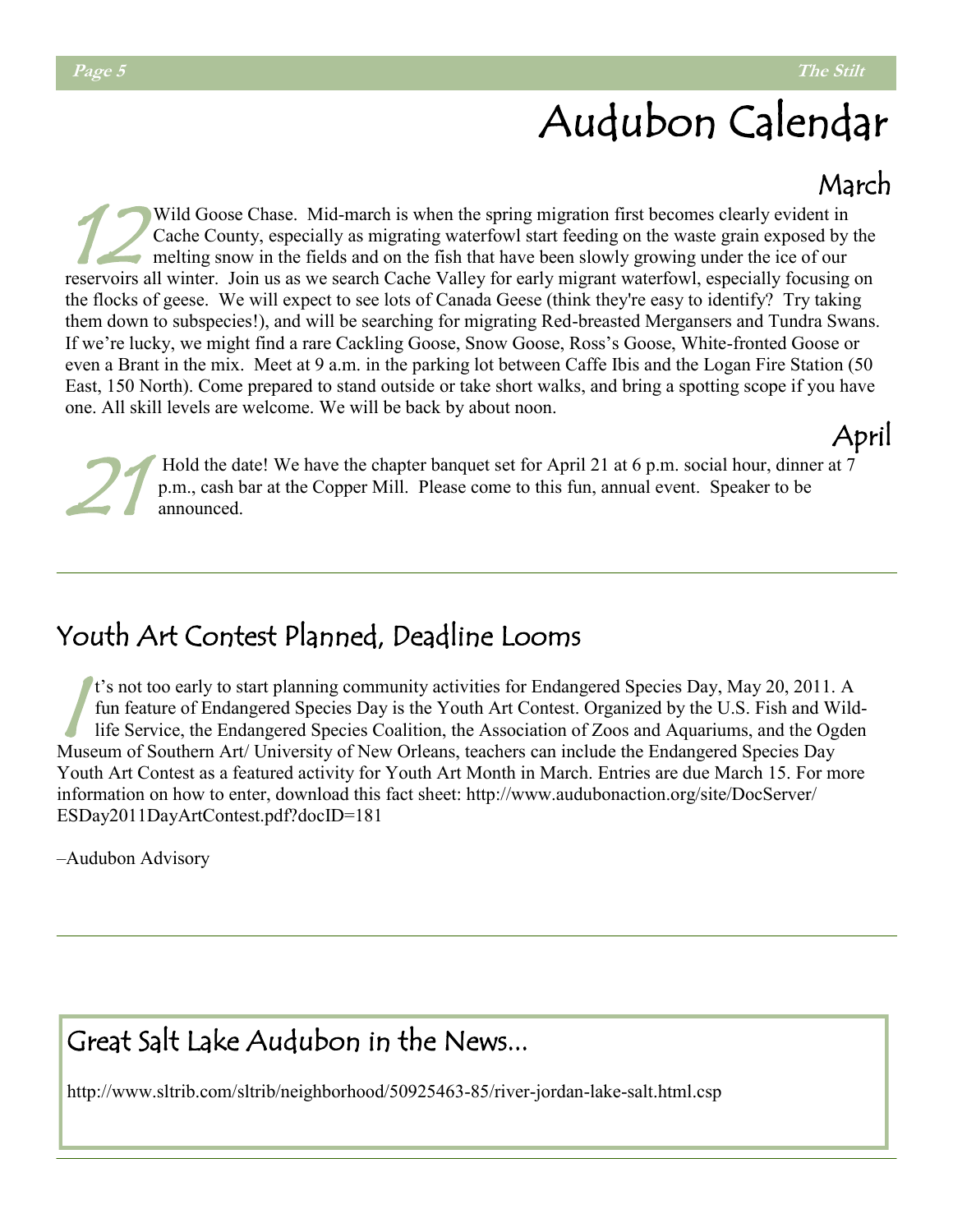# Rusty Blackbird and Mexican Crow Get Some Help

F ollowing comments by American Bird Conservancy (ABC), the nation's leading bird conservation organization, the U.S. Fish and Wildlife Service (FWS) has announced that the Rusty Blackbird and the Mexican Crow can now only be deliberately killed as a nuisance species following approval and issuance of a specific permit.

"In our comments, we cited a variety of evidence that demonstrated that the Rusty Blackbird has suffered a stunning population decline, losing perhaps 90 percent of its numbers, over the last 200 years. FWS has now issued final regulations that reflect that This is a real victory for the conservation of the species," said Dr. Moira McKernan, Director of the Birds Pesticide Program for ABC.

In addition, ABC has sent a letter to the EPA asking that Rusty Blackbirds be taken off their list of target birds for the pesticide Avitrol.

A standing depredation order is a regulation that allows the blanket killing or "take" of species of birds, at specific locations, and for specific purposes without the need for individual depredation permits on each occasion. The depredation order for blackbirds, cowbirds, grackles, crows, and magpies allows take when individuals are ``found committing or about to commit depredations upon ornamental or shade trees, agricultural crops, livestock, or wildlife, or when concentrated in such numbers and manner as to constitute a health hazard or other nuisance.''

The Rusty Blackbird breeds across northern North America from Alaska to eastern Canada, farther north than any other blackbird species. It nests near streams, bogs, muskeg swamps, and beaver ponds, generally in remote areas. It winters in flocks in the southeastern and Midwestern U.S. Data from 90 Breeding Bird Survey routes indicate it has declined over 10% annually from 1966 to 2001. Recent survey work in the Northwest Territories detected only a few birds in areas where it was common 50 years ago. The causes of its decline are unknown but speculation points to poisoning due to spraying of blackbird roosts where the Rusty roosts with other blackbird species during the winter. Also, destruction and degradation of wetlands are a threat to the species, particularly of swamp and bottomland forests in the wintering range.

The Mexican Crow was also removed from the FWS depredation order because of its very limited distribution in the United States as well as its apparent rapid decline in numbers. The Mexican Crow is a little known, small glossy crow, all black, including bill and feet. It is a sociable bird often forming large flocks, moving together in close groups. It nests low in shrubs and native tree species like the mesquite and feeds on a great variety of items, including seeds, grains, fruits, meat, carrion, and insects. Unknown north of the U.S.-Mexico border before the 1960s, it has in recent years become a regular visitor to southern Texas.

This new FWS regulation was effective on January 3, 2011.

–American Bird Conservancy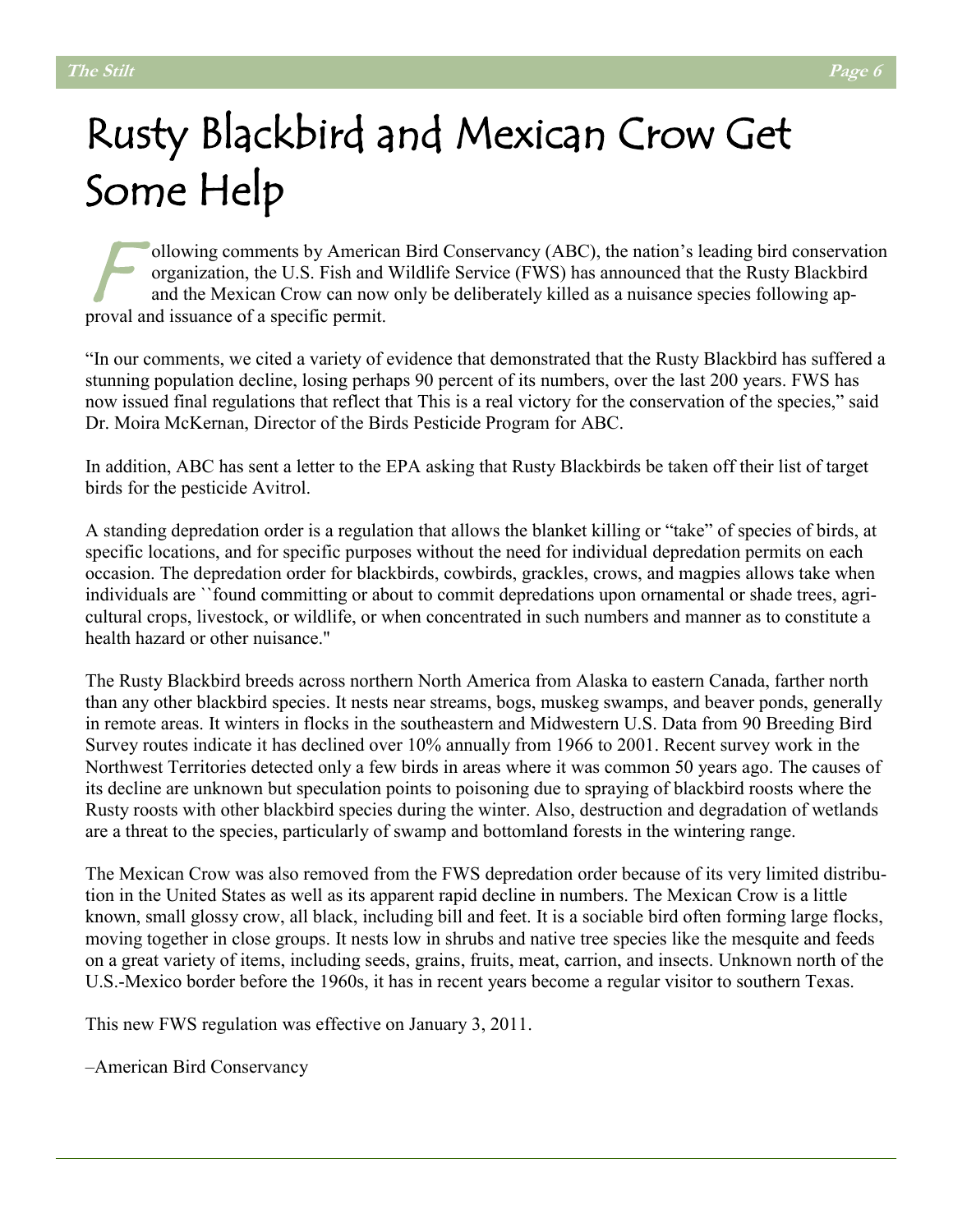

#### **Trustees**

- 2008-2011 Jim Cane, 713-4668; William Masslich, 753-1759; Richard Mueller, 752-5637
- 2009-2012 Ron Goede, 752-9650; Frank Howe, 787-1859 Robert Schmidt, 755-9262; Bret Selman, 257-5260
- 2010-2013 Chris Cokinos, 245-7769; Jack Greene, 563-6816; Reinhard Jockel; Ryan O'Donnell, 232-8146

#### Bridgerland Audubon Contacts

| President         | Val Grant, 752-7572, biores@mtwest.net                     |
|-------------------|------------------------------------------------------------|
| Vice Pres.        | Open:                                                      |
| Secretary         | Open:                                                      |
| <b>Treasurer</b>  | Jennifer Hoffmann, 713-4935, jennifer.hoffmann@comcast.net |
|                   | Asst. Treasurer Susan Drown                                |
| Outings           | Reinhard Jockel, birderjockel@gmail.com                    |
| Conservation      | Richard Mueller, 752-5637, rmueller@biology.usu.edu        |
| Education         | Jack Greene, 563-6816, jackisgreene@yahoo.com              |
| <b>Newsletter</b> | Chris Cokinos, 245-7769, chris.cokinos@usu.edu             |
| Circulation       | Susan Durham, 752-5637, sdurham@cc.usu.edu                 |
| Sanctuary         | Jim Cane, 713-4668, jimcane@cc.usu.edu                     |
| Hotline           | Nancy Williams, 752-4780, nanwill@cc.usu.edu               |
| Webmaster         | Ryan O'Donnell, 232-8146, ryan@biology.usu.edu             |
| Webhost           | www.xmission.com                                           |

Membership in the Bridgerland Audubon Society includes a subscription to The Stilt, as well as *Audubon* magazine. The editor of The Stilt invites submissions, due on the 10<sup>th</sup> of each month. Send to chris.cokinos@usu.edu.

*National AUDUBON magazine*, as a:

New member of the National Audubon Society and Bridgerland Audubon.

My check for \$20 is enclosed (this is a special first-year rate).

Name\_

Address

City\_\_\_\_\_\_\_\_\_\_\_\_\_\_\_\_\_\_\_ State\_\_\_\_ ZIP\_\_\_\_\_\_\_\_\_\_\_\_\_\_



Please send all checks payable to National Audubon Society with this card to: National Audubon Society PO Box 422250 Palm Coast, FL 32142-2250 Membership Source Code: C0ZW520Z



National Audubon occasionally makes its membership list available to selected organizations. To have your name omitted from this, please check this box.

Note to new National Audubon members: To get on *The Stilt* newsletter mailing list without the usual 8-week delay, contact Susan Durham, 752-5637, sdurham@cc.usu.edu.

Prefer the local newsletter only? Send \$20 (make checks payable to Bridgerland Audubon Society) and this form to: Bridgerland Audubon Society, PO Box 3501, Logan, UT 84323-3501 for a subscription to *The Stilt.*